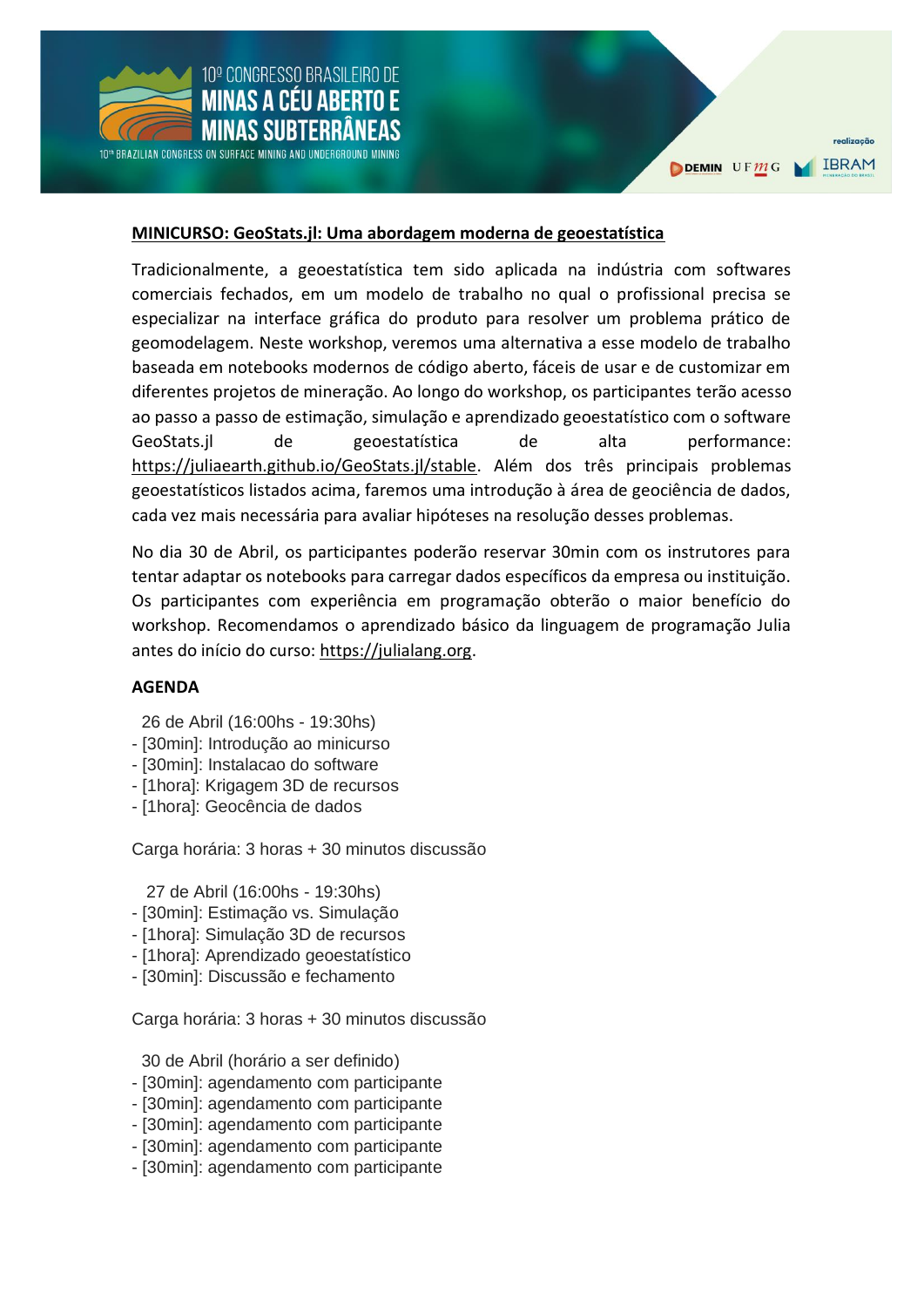- [30min]: agendamento com participante

### Carga horária: 3 horas

**Instrutor:** Júlio Hoffimann é formado em Engenharia Mecânica pela UFPE (2007-2011), possui Mestrado em Engenharia Civil na mesma instituição (2012-2014) e doutorado em Geoestatística na Universidade de Stanford (2014-2018). Em 2018 recebeu o Syvitski Modeler Award por sua contribuição na modelagem de variabilidade geomorfológica de sistemas de rios deltaicos usando novos métodos geoestatísticos e retornou ao Brasil para trabalhar com inteligência artificial no departamento de pesquisa da IBM. Na empresa, desenvolveu soluções para a indústria de energia envolvendo sistemas inteligentes capazes de raciocinar sobre geologia utilizando conhecimento de domínio extraído de profissionais da área, além de sistemas capazes de extrair padrões de dados geoespaciais. Em 2020 foi selecionado para um pós-doc de excelência no IMPA onde está desenvolvendo uma nova teoria denominada geostatistical learning para lidar com os desafios de aprendizado estatístico em dados geoespaciais. Júlio é autor e principal desenvolvedor de vários projetos de código aberto utilizados por Geocientistas ao redor do mundo, como o GeoStats.jl que vem sendo utilizado em empresas como Petrobrás, Gazprom Neft, ENI, Nexa, e instituições acadêmicas como Stanford, Deltares entre outras organizações governamentais.

# **MINICURSO: New Digital Technologies and Risk Management in Strategic Mine Planning: Focusing on planning of mining complexes and mineral value chains under metal supply and market demand uncertain**

# **Novas tecnologias digitais e gestão de risco no planejamento estratégico de mina: Foco no planejamento de complexos de mineração e na cadeia de valor mineral sob incertezas geológicas e mercadológicas**

# *Content and Objectives*

This eight-hour course presents the new generation of aplied technologies that take mine planning and production scheduling optimization, and asset valuation to a new level: *Simultaneous optimization of mining complexes - mineral value chains with uncertainty*. Uncertainty refers to material supply (material types and grades) from mines quantified with geostatistical simulations. Demand uncertainty (markets) is also integrated into the new digital technologies for life-of-mine planning, as part of strategic risk management.

*A mining complex – mineral value chain* refers to the integration of mining and processing operations withmultiple pits and/or underground mines, multiple metals or minerals, stockpiles, blending options and alternative processing streams to yield sellable products delivered to various customers and/or spot market.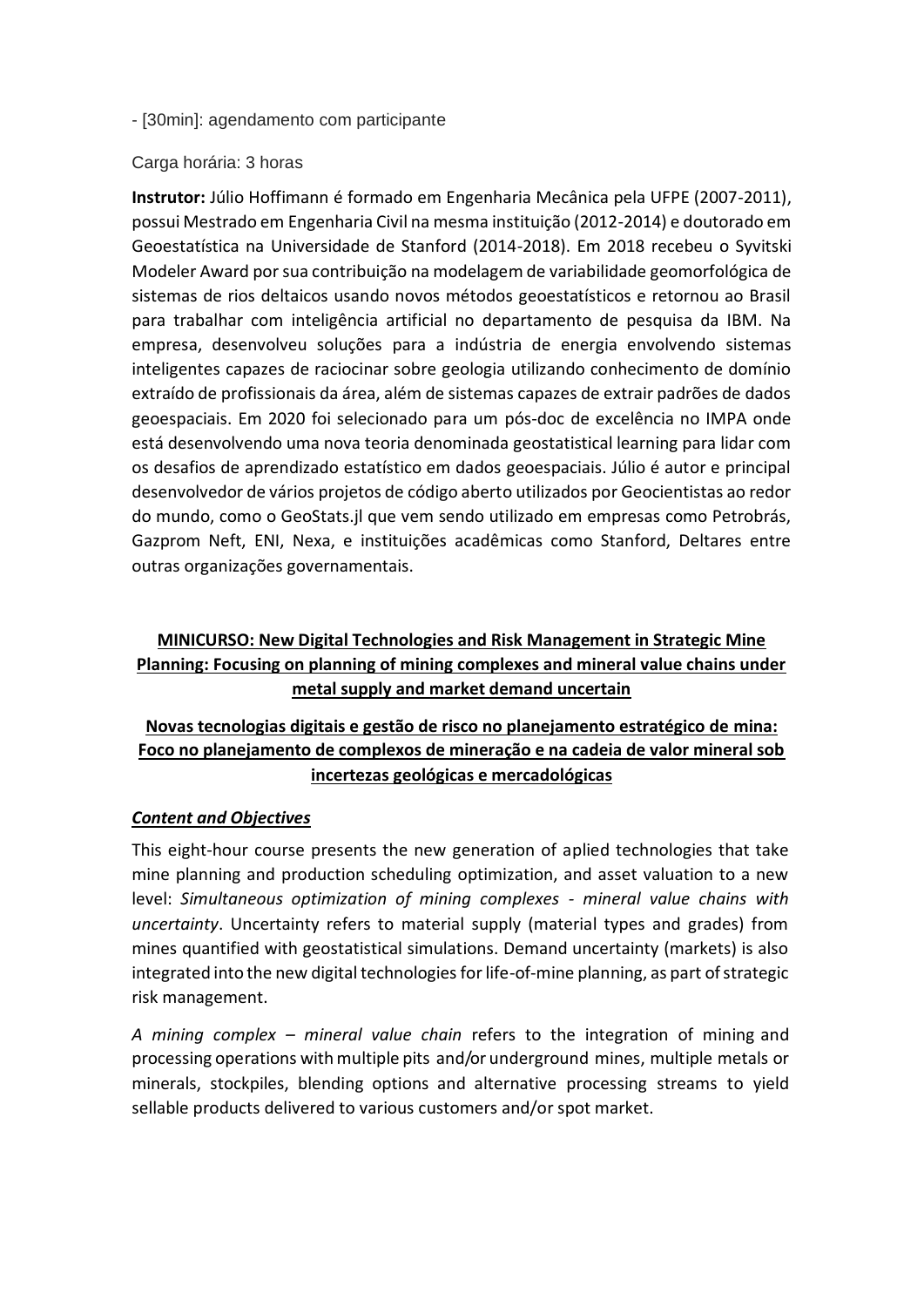*Simultaneous optimization of mining complexes* aims to generate a production schedule for the various mines and processing streams that maximizes the economic value of the enterprise as a whole, in terms of market value of metal product(s) market value.

*Emphasis is placed on the downstream applications* pertinent to the feasibility, design, development and planning stages of mining ventures, as well as in the *financial optimization* of relevant aspects of operations and production. Intelligent computing, *self-learning mining complexes* and mechanisms using machine learning methods integrating soft sensor data to production scheduling are introduced with examples from major mines.

# *Learn how you can improve performance by:*

- Learning the state-of-the-art strategic mine analysis concepts and next generation approaches that unlock and add value to mining assets.
- Discovering methods and tools for the simultaneous risk-managing (stochastic) optimisation of mining complexes and mineral value chains from mines to products to markets.
- Discovering how the new developments will help you capture the "upside potential" in mine plans and minimise "downside risks", as well as increase cash flows.
- Learning the new smarter, self-learning mining complex and mechanisms based on search trees and reinforcement learning integrating real-time soft production data.
- Exploring and learning from real-world examples, practices and comparisons in diverse applications, from gold and copper mines to iron ore and nickel laterites.
- Understanding how to deal with blending and non-linear geo-metallurgical interactions in the processing streams, as materials are transformed from bulk material to refined products.

# *Course Outline*

# *Introduction - Foundational Concepts, Techniques and Limits*

- Strategic mine planning and integrated optimization: multiple mining areas, multiple processing and expansions, surface to underground interfaces.
- Technical risk management adds value and shelters investment.
- Limits of conventional approaches: need for risk management and integrated models.

# *Risk Quantification and Introducing a New Mine Planning Paradigm*

- Breaking down silos: models of mineral deposits and mine planning optimisation.
- Understanding how to quantify and utilise grade/tonnage/metal uncertainty and variability; Monte Carlo simulations and risk assessment.
- Stochastic optimisation methods and mine planning: concepts and uncovering additional value.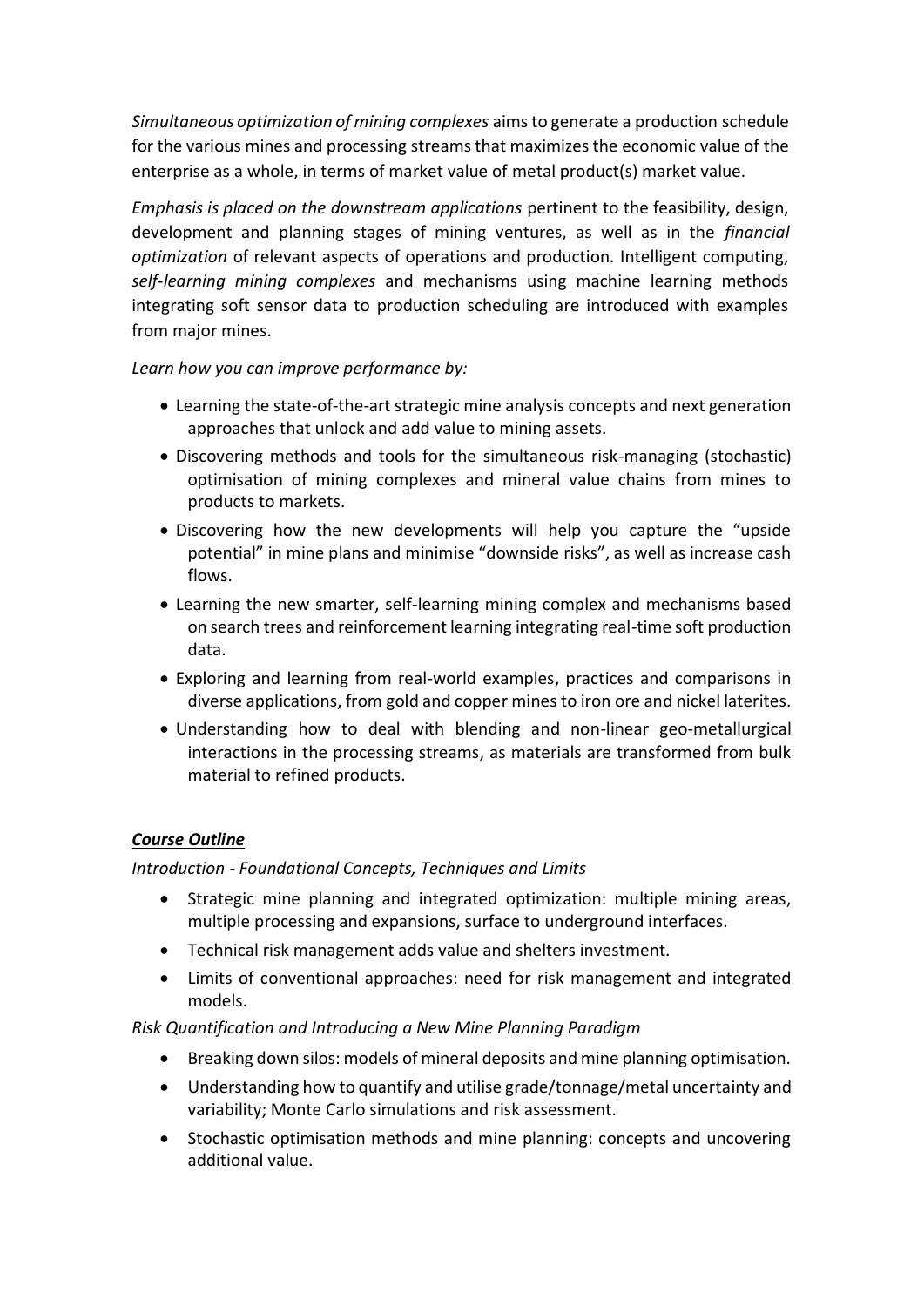*Risk Management in Mine Planning: Less risk and higher NPV*

- Stochastic pit limits are larger and pushback design with grade uncertainty.
- Product quality management and production scheduling with simulated deposits.
- Stochastic production scheduling application and comparison to conventional scheduling.

*The Next Level: Mining complexes and Mineral Value Chains* 

- Mining complexes mineral value chains and new smarter digital technologies.
- Simultaneous optimisation of mining complexes from pit to port with geological (supply) uncertainty, stockpile and blending optimisation, processing, and CAPEX options.
- Industry examples and comparisons: diverse applications from gold and copper mines to iron ore and nickel laterite.
- Optimisation of mining complexes with joint supply (raw materials) and demand (markets).
- The self-learning mining complex: A fast mechanism using search trees and reinforcement learning.

**Instructor:** Roussos is a Professor and Canada Research Chair (Tier I) in Sustainable Mineral Resource Development and Optimisation under Uncertainty, and Director, COSMO - Stochastic Mine Planning Laboratory. He holds a PhD from École Polytechnique de Montréal and an MSc from the University of Alberta. He works on risk-based optimization for strategic mine planning and more recently, the simultaneous optimization of mining complexes and mineral value chains under uncertainty, as well as short-term production planning integrating machine learning technologies. He works in a long-standing partnership with AngloGold Ashanti, BHP, De Beers, Anglo American, IAMGOLD, Kinross Gold, Newmont and Vale. He has taught courses and worked in North America, Australia, South America, Europe, the Middle East, South Africa and Japan.

**Instrutor:** Roussos Dimitrakopoulus é Professor da McGill University e pesquisador sênior do Canada Research Chair (Níve I). É o Diretor do centro de pesquisa COSMO - Stochastic Mine Planning Laboratory que desenvolve pesquisas sobre planejamento estratégico e de complexos de mineração baseadas na otimização da cadeia de valor mineral sob incerteza.

# **MINICURSO: Gerenciamento de Riscos Geotécnicos na Mineração**

O curso irá fornecer uma introdução ao processo de gerenciamento de risco geotécnico em estruturas de mineração. Para isso, irá abordar:

Conceitos de Risco;